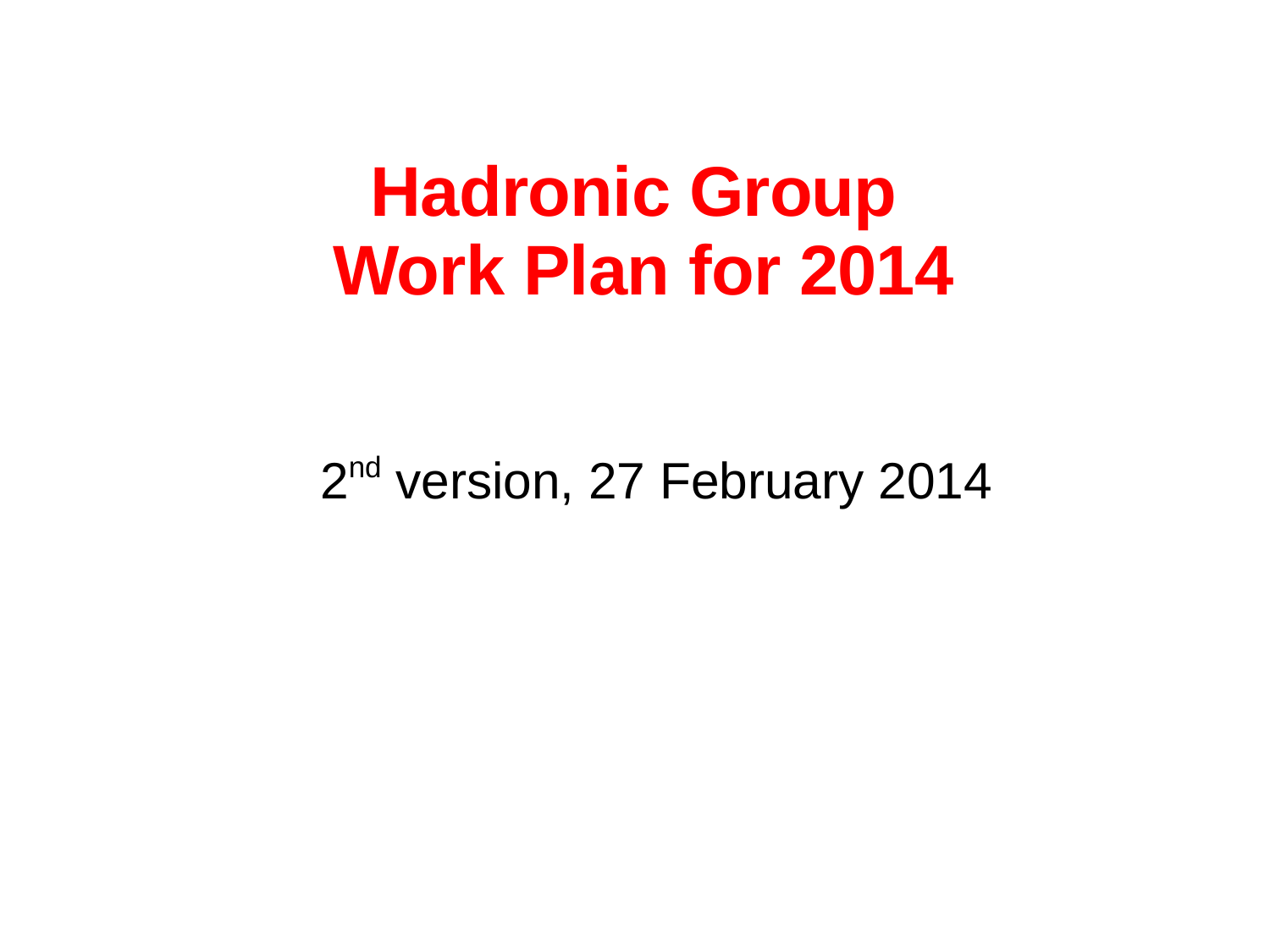# Model development (1)

### **STRING MODELS**

- Preparation of a short description of FTF model for publication
	- V. Uzhinsky (1)
- Improvement of diffraction dissociation in FTF model
	- V. Uzhinsky  $(1)$
- Validation of FTF for nucleus-nucleus interactions
	- A. Galoyan, V. Uzhinsky (1)
- Validation and extension of HIJING through the G4 interface
	- Validation with high-energy p-A and A-A data
	- Supplement HIJING with Bertini or Binary cascade
	- Supplement HIJING with de-excitation codes
	- K. Abdel-Wagel  $(1 \& 2)$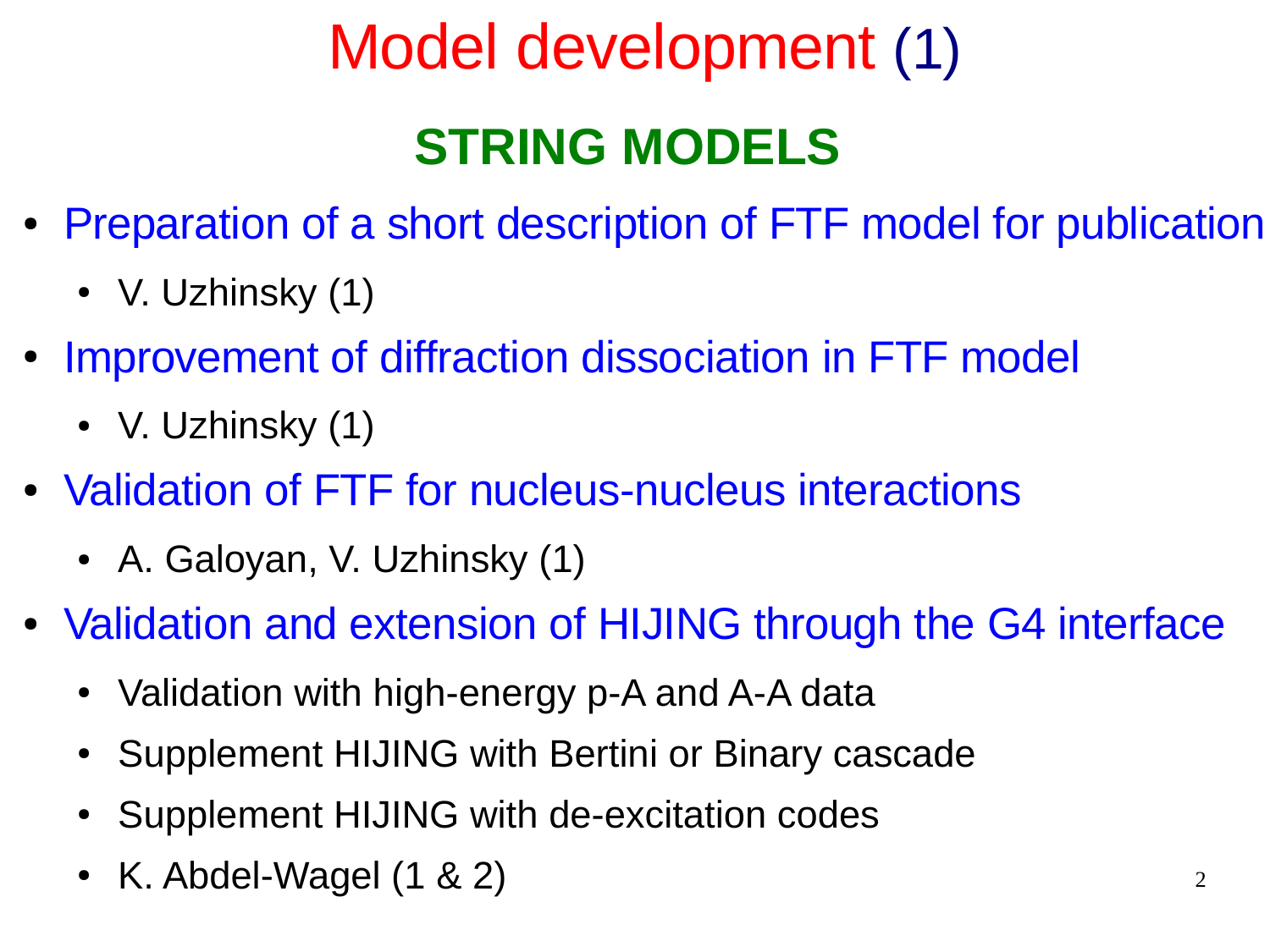## Model development (2)

- Code improvement of FTF
	- A. Ribon (with advices and help by Gunter)  $(1 \& 2)$
- Study of rescattering in FTF with Bertini and Binary
	- A. Ribon  $(2)$
- Tuning of FTF model to improve of proton spectra in proton-Nucleus and antiproton-Nucleus interactions
	- A. Galoyan  $(2)$
- Validation and improvements of QGS
	- Extension to lower energy with Reggeon Cascade
		- V. Uzhinksy (2, *if supported by SFT*)
	- Study and validation of diffraction dissociation
		- V. Grichine (1) & V. Uzhinksy (2, *if supported by SFT*)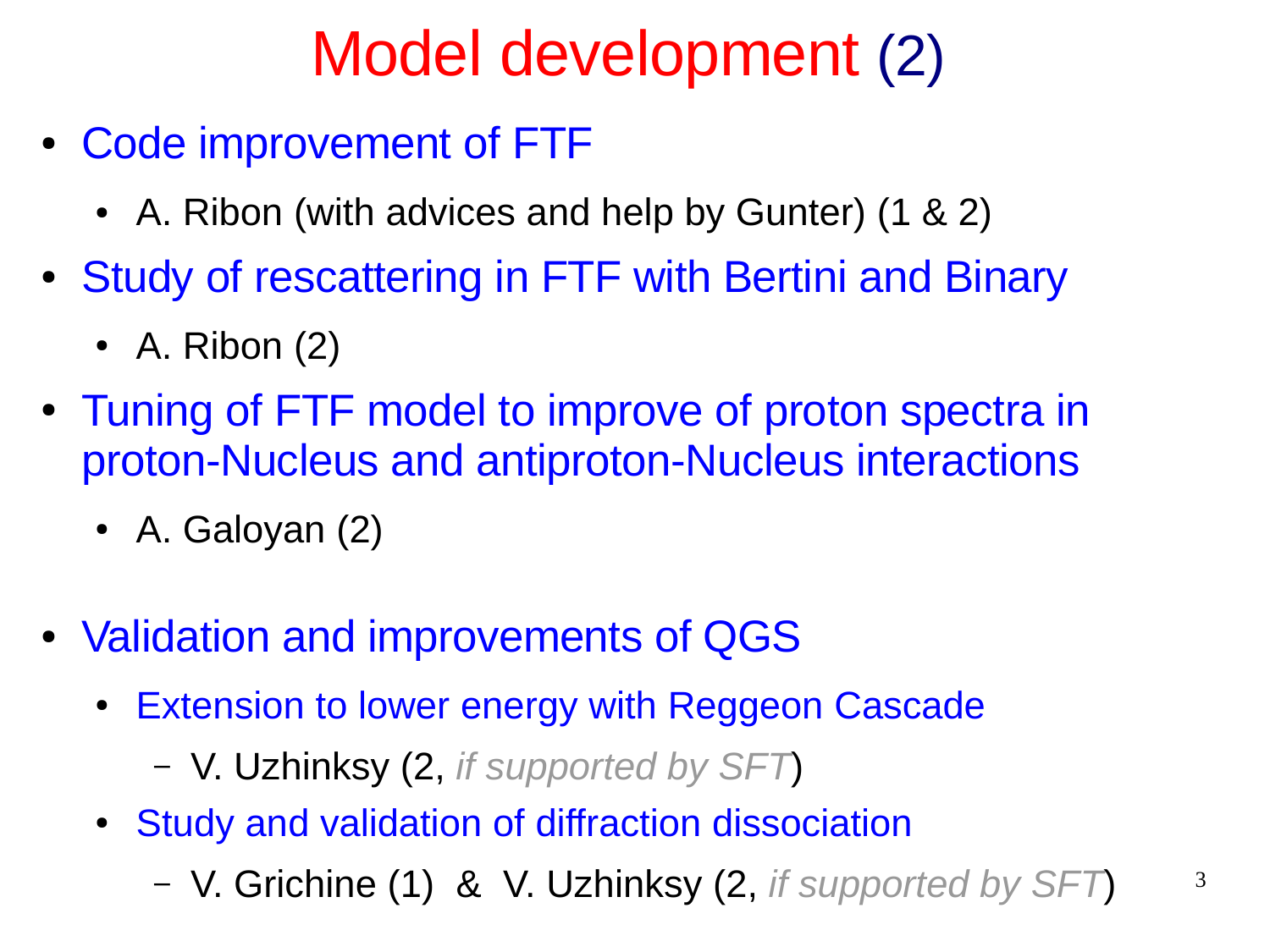### Model development (3)  **BERTINI MODEL**

- New two-body angular distributions for pi-N
	- D. Wright  $(1)$
- Bertini parameter tuning
	- Re-evaluate overall performance (both thin and thick target) with in-medium cross-sections, improved angular distributions, and physically-motivated nuclear model parameters
	- M. Kelsey  $(1)$
- Validate final-state nucleon clustering for light-ion production, and enable by default
	- M. Kelsey  $(1)$
- Update and improvement of kaon physics in Bertini
	- Extend final-state tables to 32 GeV and 9-body final states
	- D. Wright (2)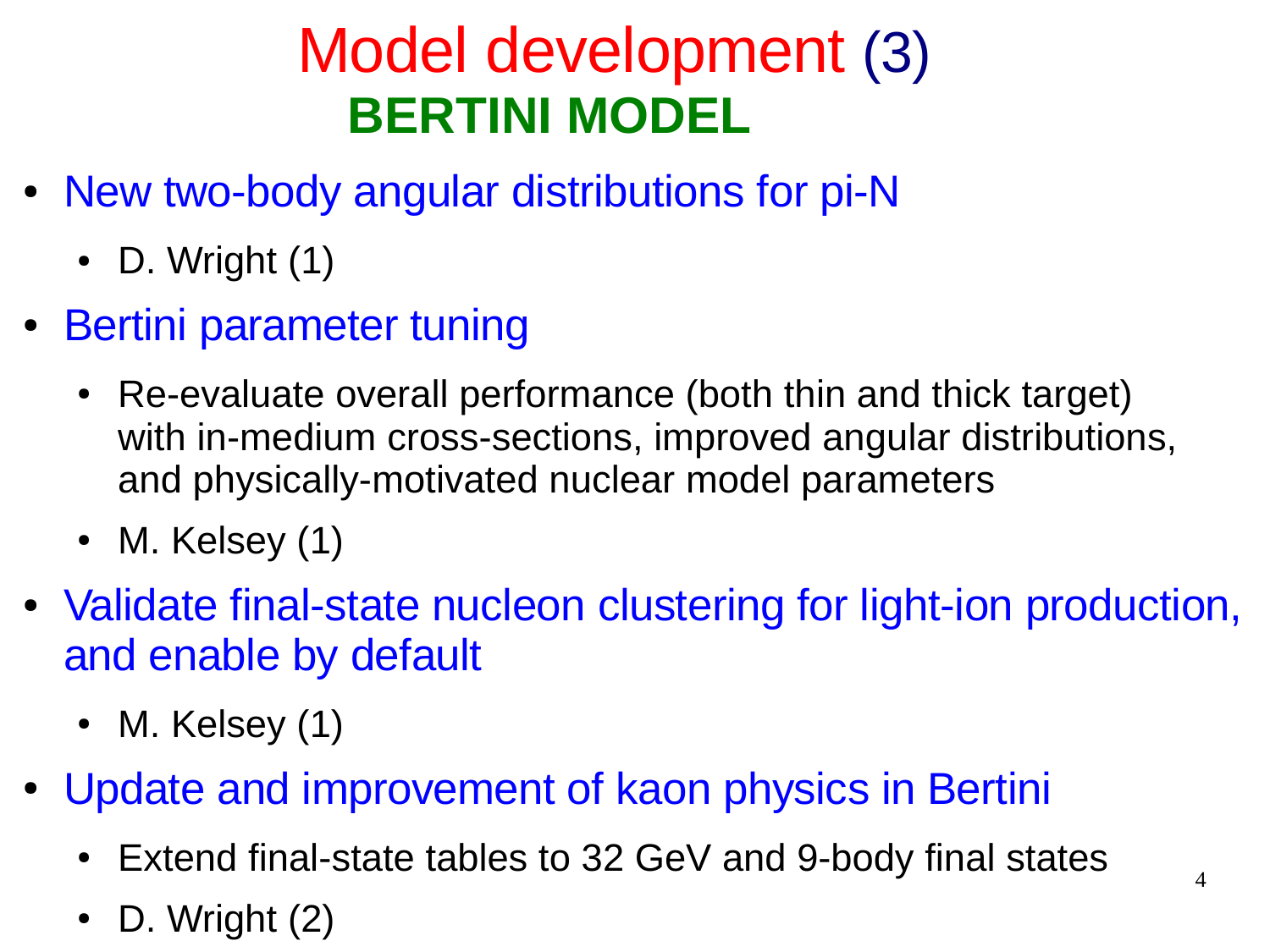# Model development (4) **PRECO MODEL**

- Improve design of de-excitation module to reduce memory footprint, reduce memory churn, and improve CPU
	- V. Ivanchenko (2)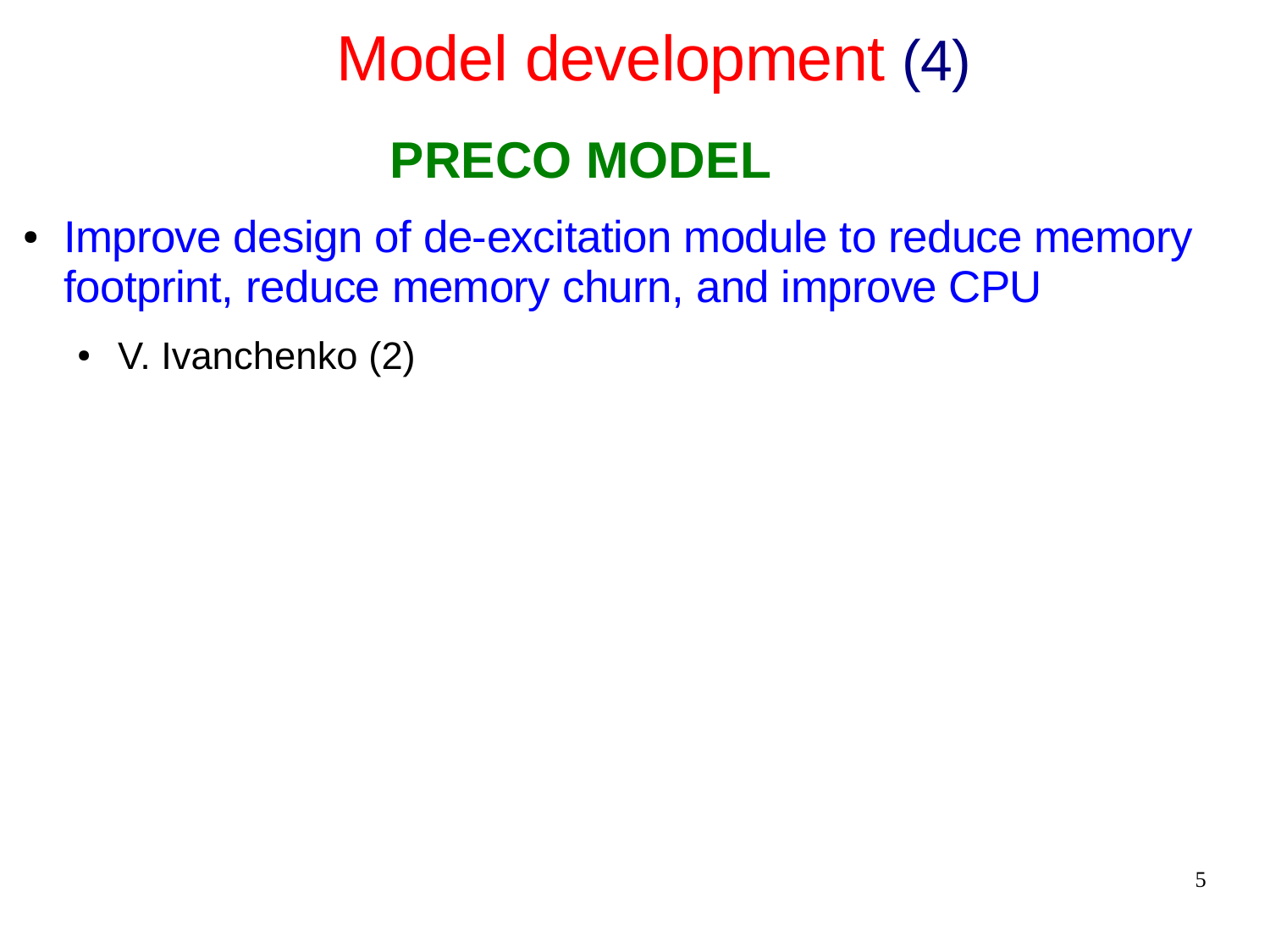## Model development (5)

### **HP MODEL**

- Improve MT-behaviour of neutronHP
	- T. Koi  $(1)$
- Merge neutronHP with particleHP
	- T. Koi (1) with the help of CIEMAT group
- Continue the development of the Fission Fragment Generator model in neutronHP
	- B. Wendt  $(1 \& 2)$
- Add interpolation of cross sections following ENDF-6
	- P. Arce  $(1)$
- Test particleHP for a big number of isotopes and energies
	- P. Arce  $(1)$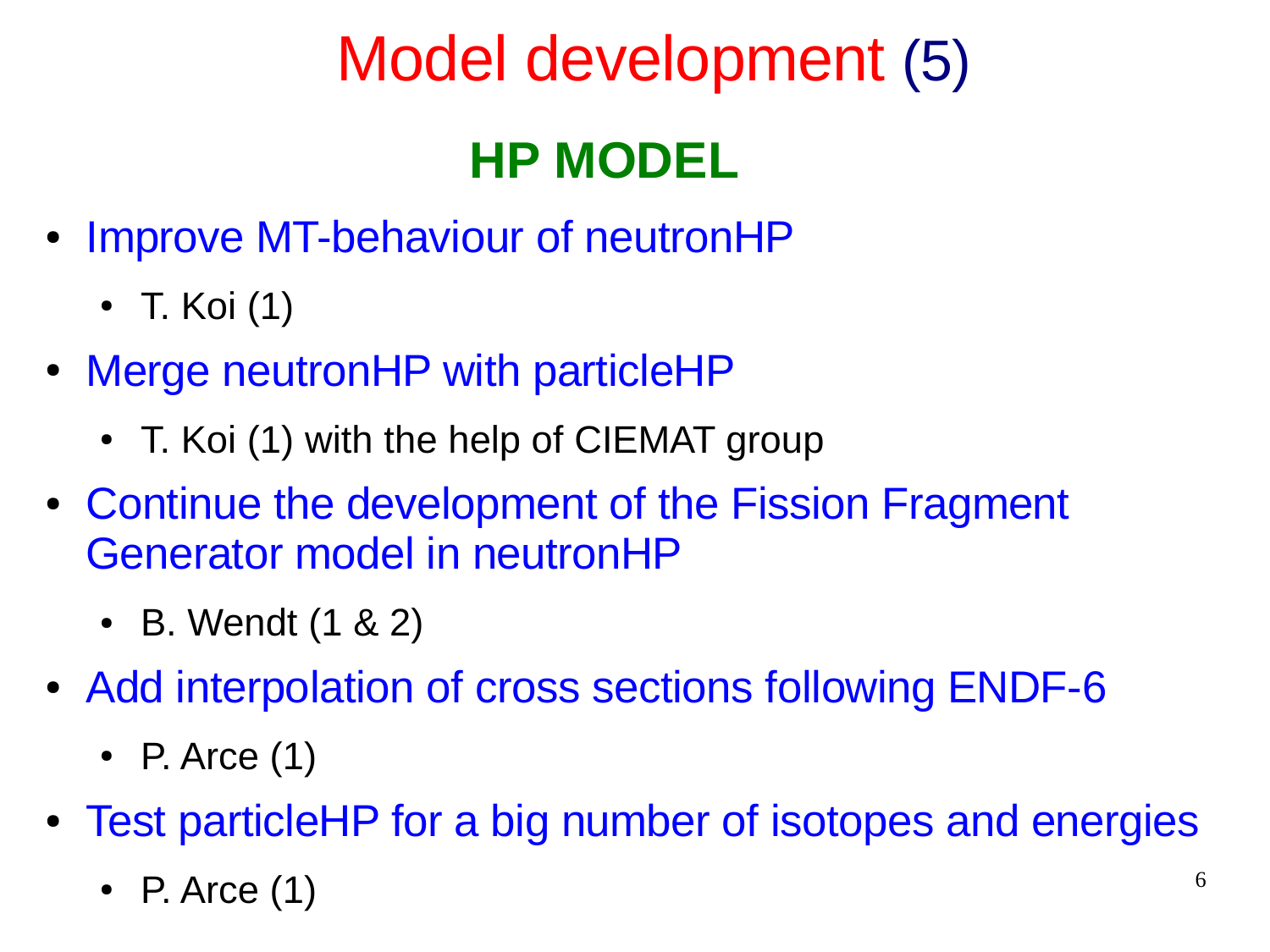## Model development (6)

- Validation of new neutron cross section libraries (i.e. new releases) and new G4 releases (i.e. version 10)
- Verification that the neutron transport in neutronHP remains the same after the merging with particleHP
- Revision of the thermal transport energy processes and **libraries**
- Act as an interface between the Nuclear Physics community and the Geant4 collaboration (via the EC projects ENSAR, ENSAR2 and CHANDA)
- $\bullet$  D. Cano & E. Mendoza  $(1 \& 2)$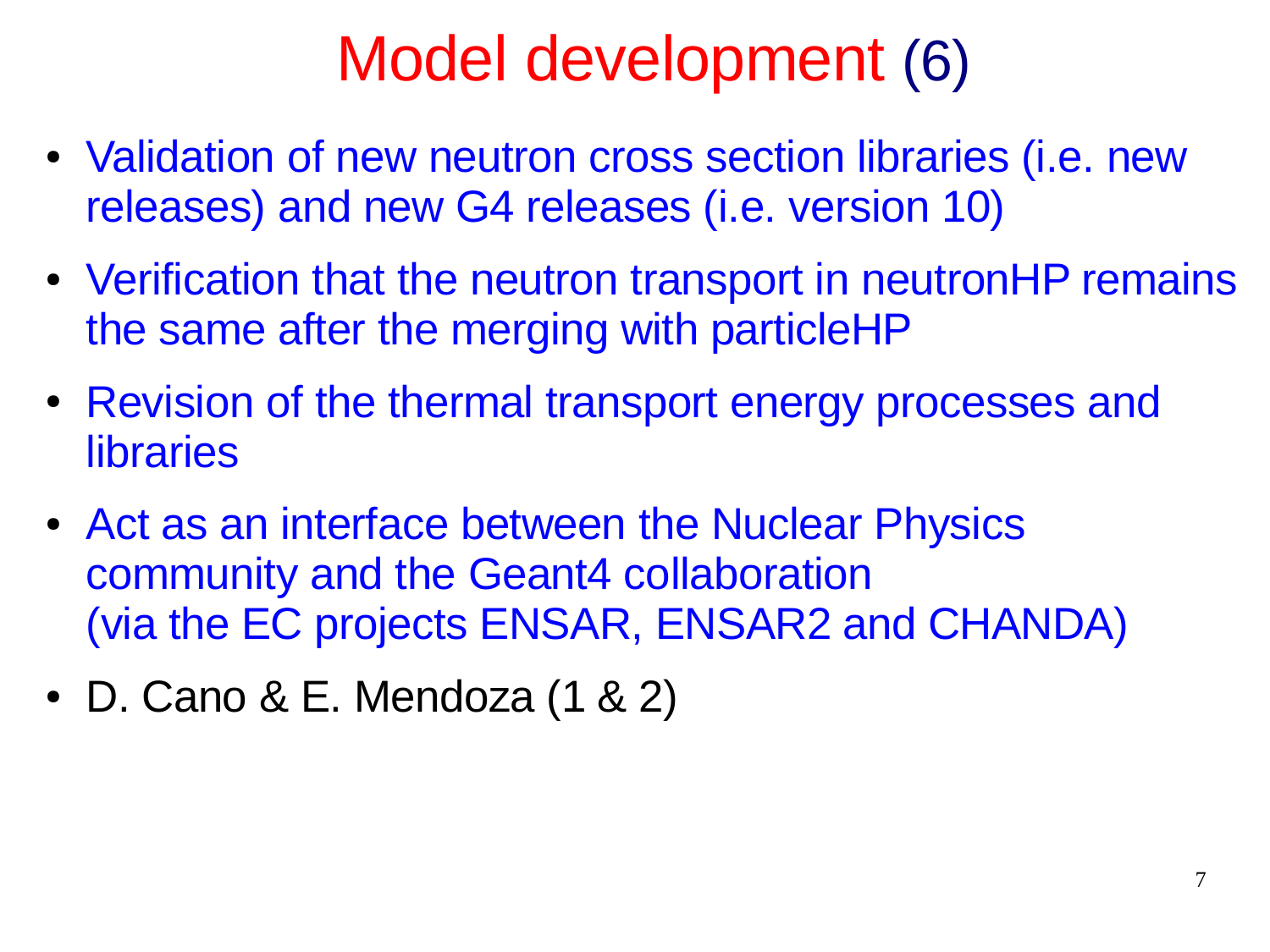## Model development (7)

### **BINARY MODEL**

- Add coalescence to BIC
	- G. Folger  $(2)$
- Improve use of static TLS in the scatterer (*im\_r\_matrix*)
	- G. Folger  $(1)$
- Investigate BIC for pi- stopping at rest and gamma-nuclear
	- W. Pokorski (2)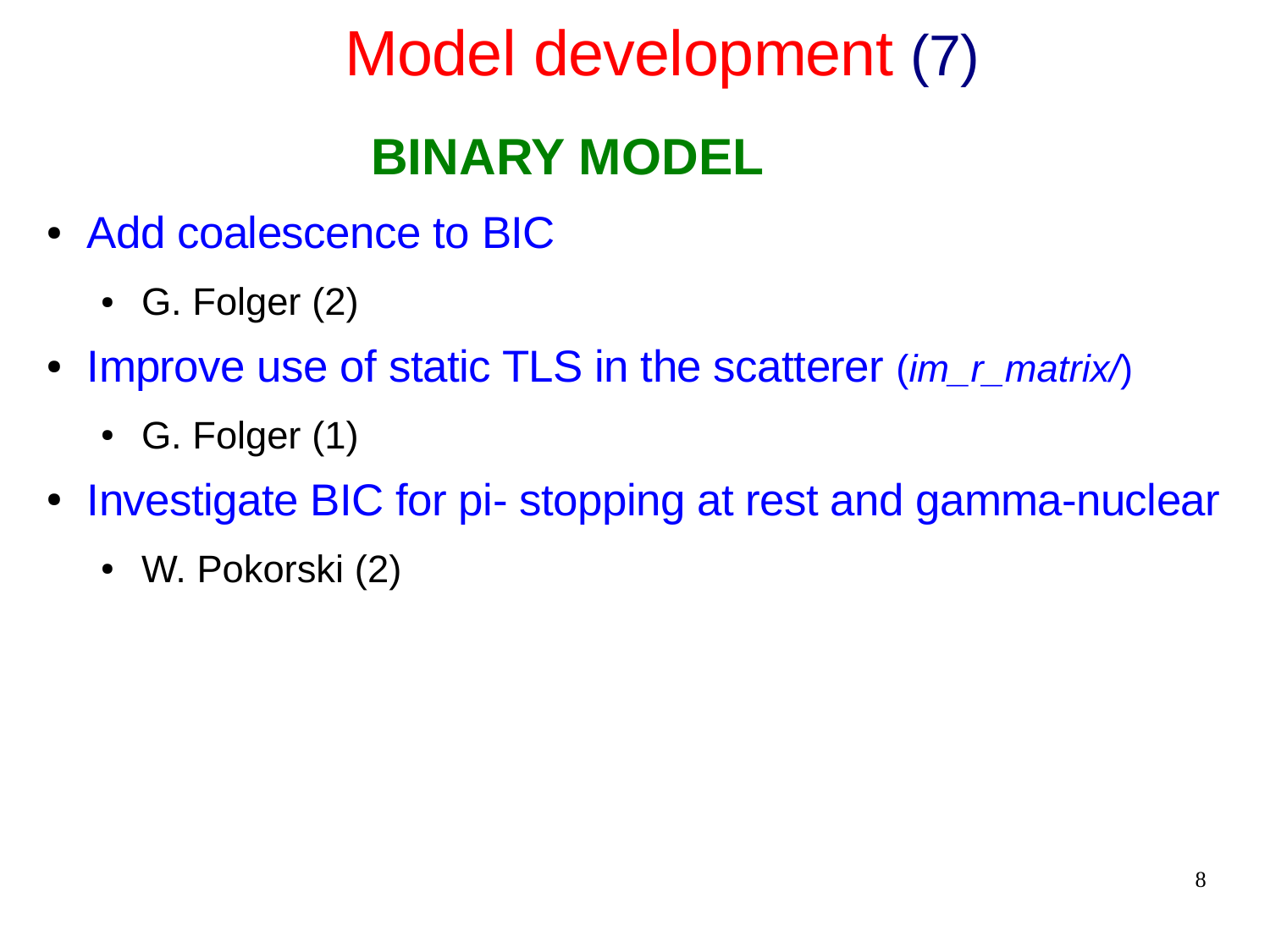### Model development (8)

### **INCL++ MODEL**

- Automatic physics testing of INCL++
	- D. Mancusi $(1)$
- High-energy extension of INCL++ (up to 12 GeV)
	- D. Mancusi  $(1 \& 2)$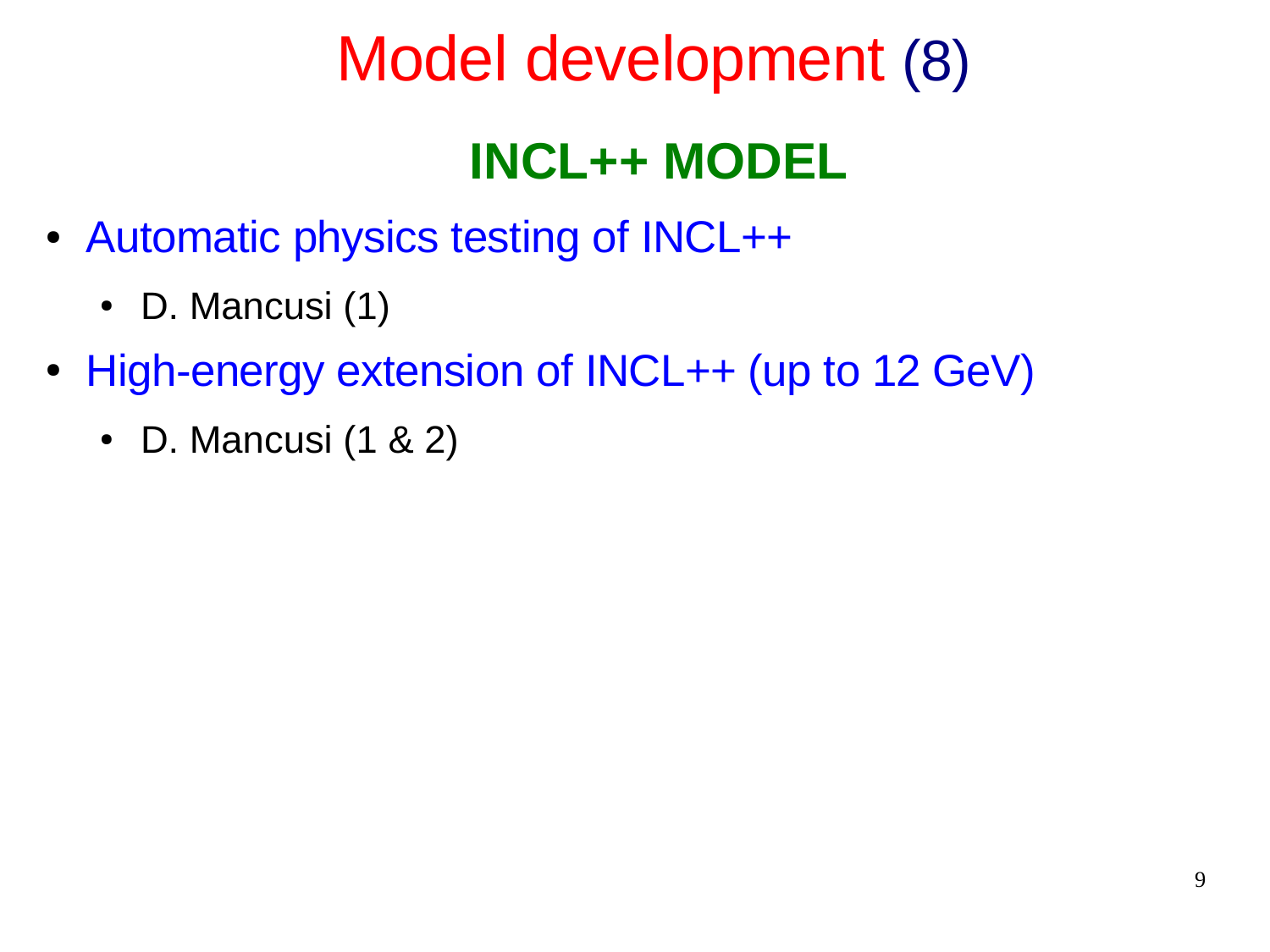# Model development (9)  **RADIOACTIVE\_DECAY**

- Fix reproducibility problems in radioactive decay (1)
- Improve and refactor radioactive decay code (2)
- Validation tests for radioactive decay (2)
- D. Wright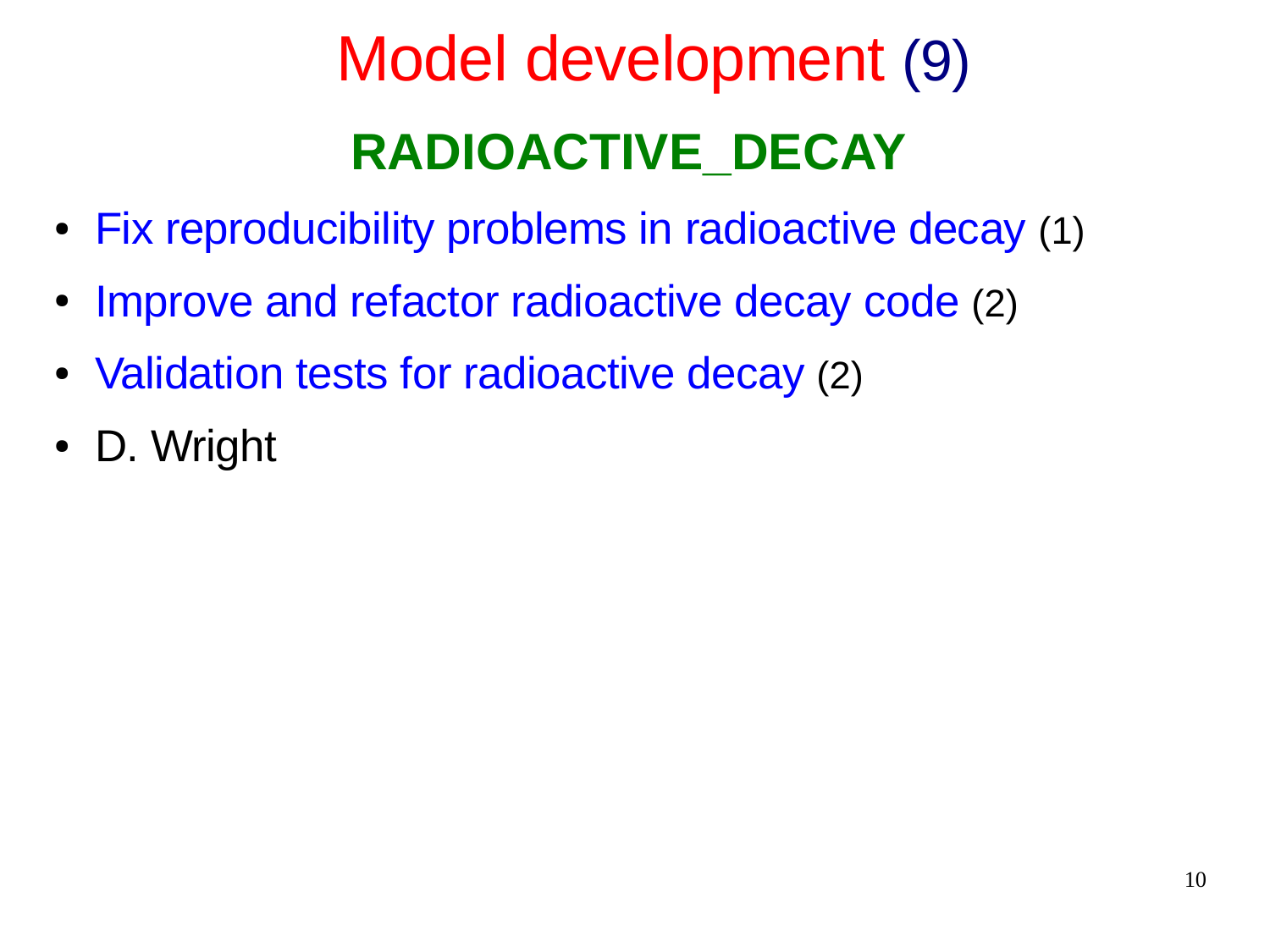# Model development (10)  **ELASTIC MODEL**

- Development (and validation) of hadron **elastic** scattering
	- V. Grichine  $(1)$
- Validation of hadronic models for elastic scattering of:
	- Pi-proton, Pi-Nucleus, K-proton, K-Nucleus, antiproton-proton, antiproton-Nucleus
	- A. Galoyan  $(1)$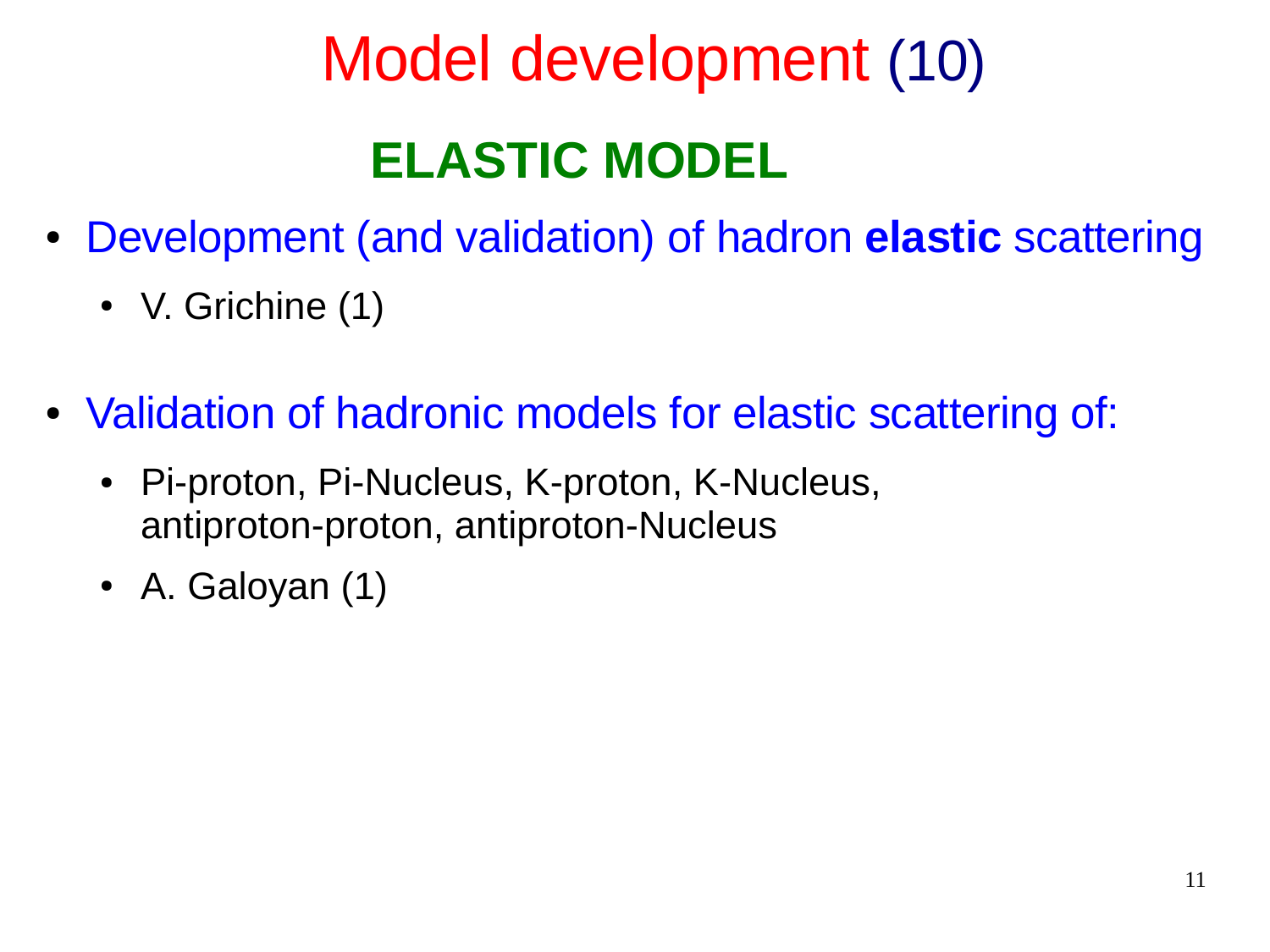# Model development (11)

### **OTHER MODELS**

- Evaluate and eventually implement the **charge-exchange** process
	- V. Ivanchenko (2)
- Code improvement of Chips-extracted **quasi-elastic**
	- W. Pokorski (2)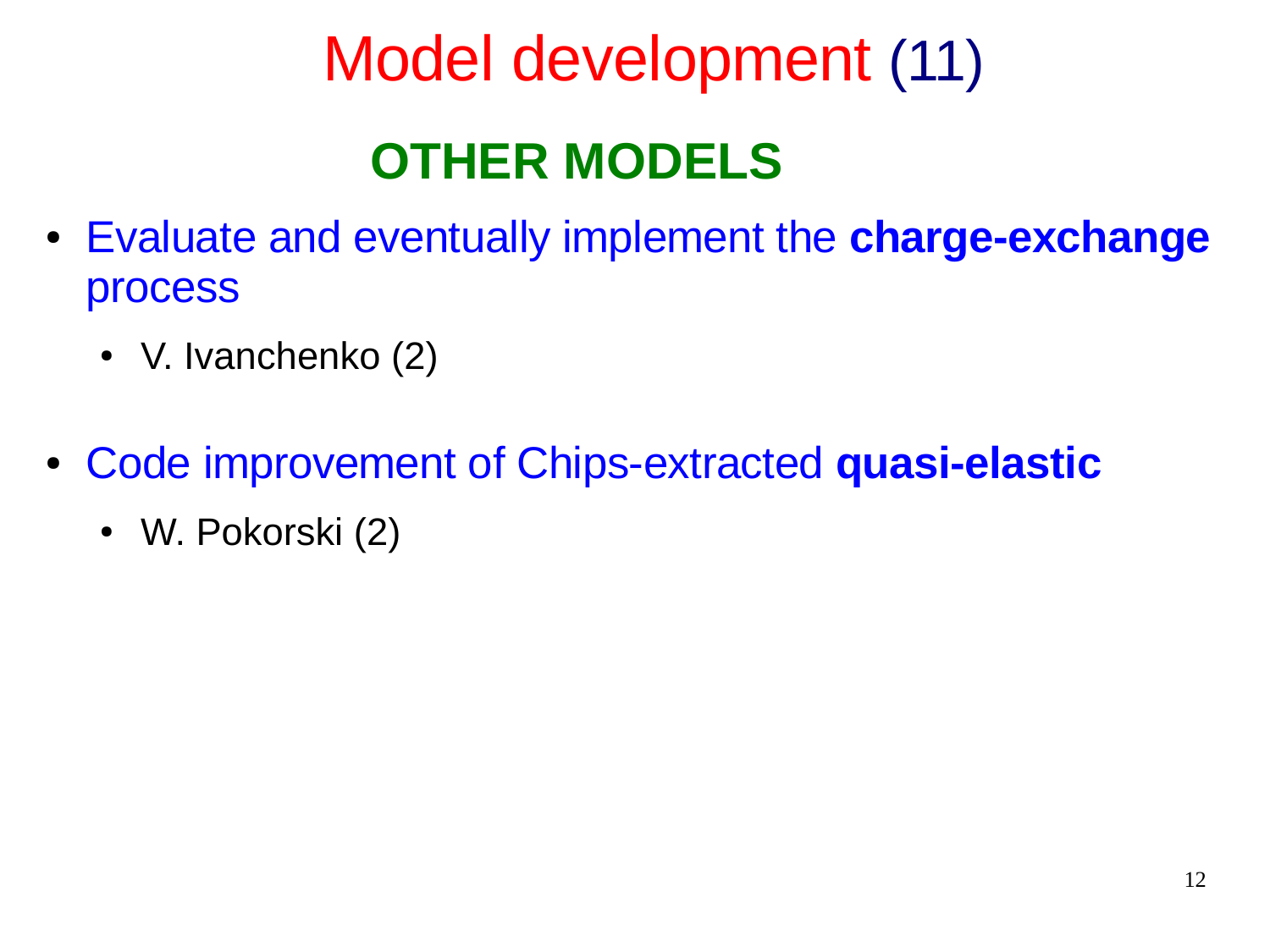### Cross Sections

- Design and code improvements of hadronic cross sections
	- W. Pokorski (1)
- Complete test suite for hadronic cross sections (with data)
	- W. Pokorski (1)
- Validation of hadron elastic cross sections (and final-state)
	- V. Grichine (1)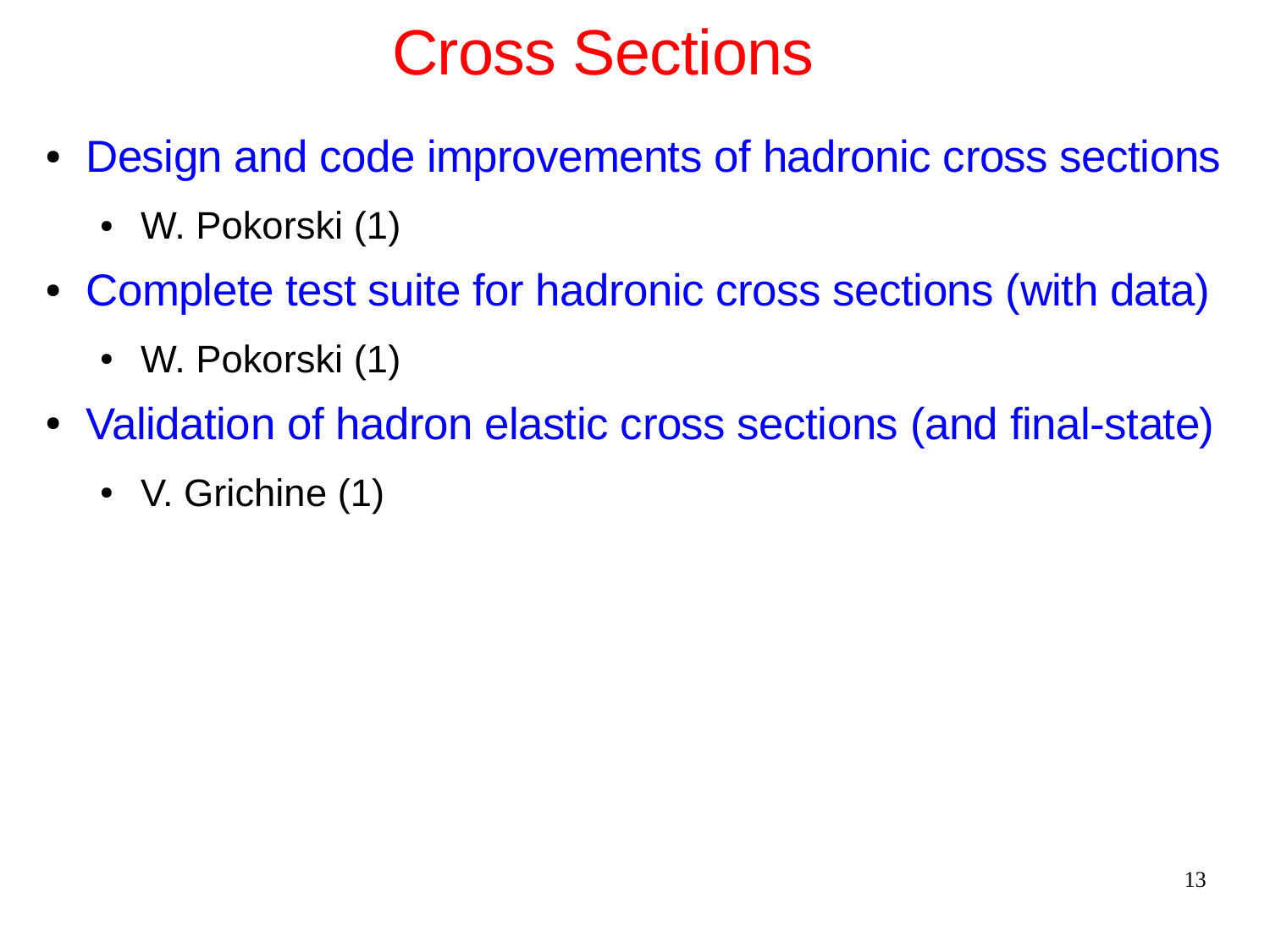## Code/Design Review

- Review of the memory use in hadronic classes
	- Reduce memory footprint and churn
	- A. Dotti et al  $(1 \& 2)$
- **Design improvement of hadronics** 
	- e.g. de-excitation model; using factories for hadronic models; etc...
	- The review of hadronic classes needed for G4 MT offers a good opportunity for design & code improvements in hadronics
	- Many people  $(1 \& 2)$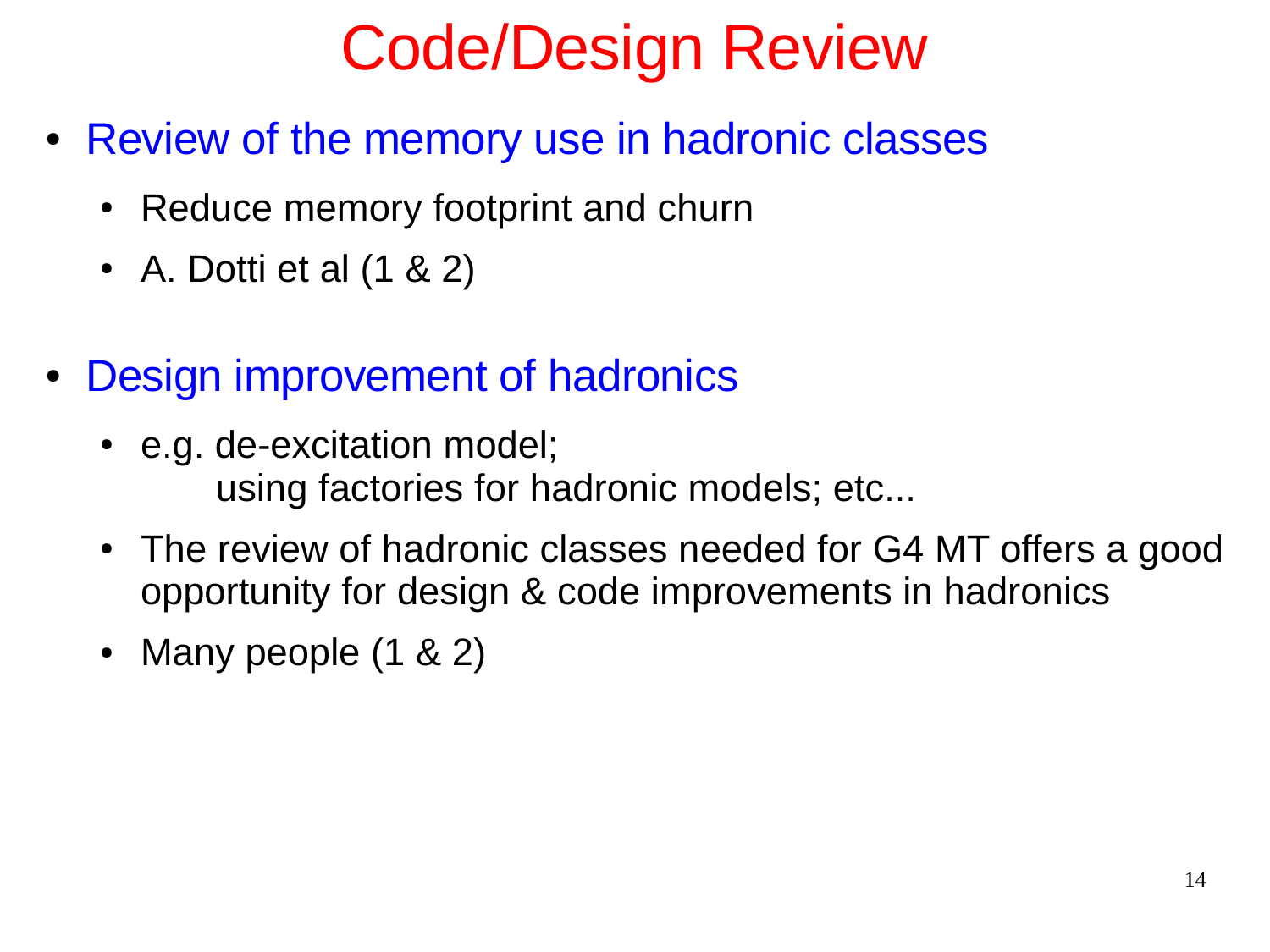## Validation & Testing (1)

- Update and improvements of hadronic tests and examples
	- A. Ivanchenko, M. Maire  $(1 \& 2)$
- Validation of proton elastic scattering
	- V. Grichine (1)
- Validation of neutronXS with TARC
	- A. Howard  $(2)$